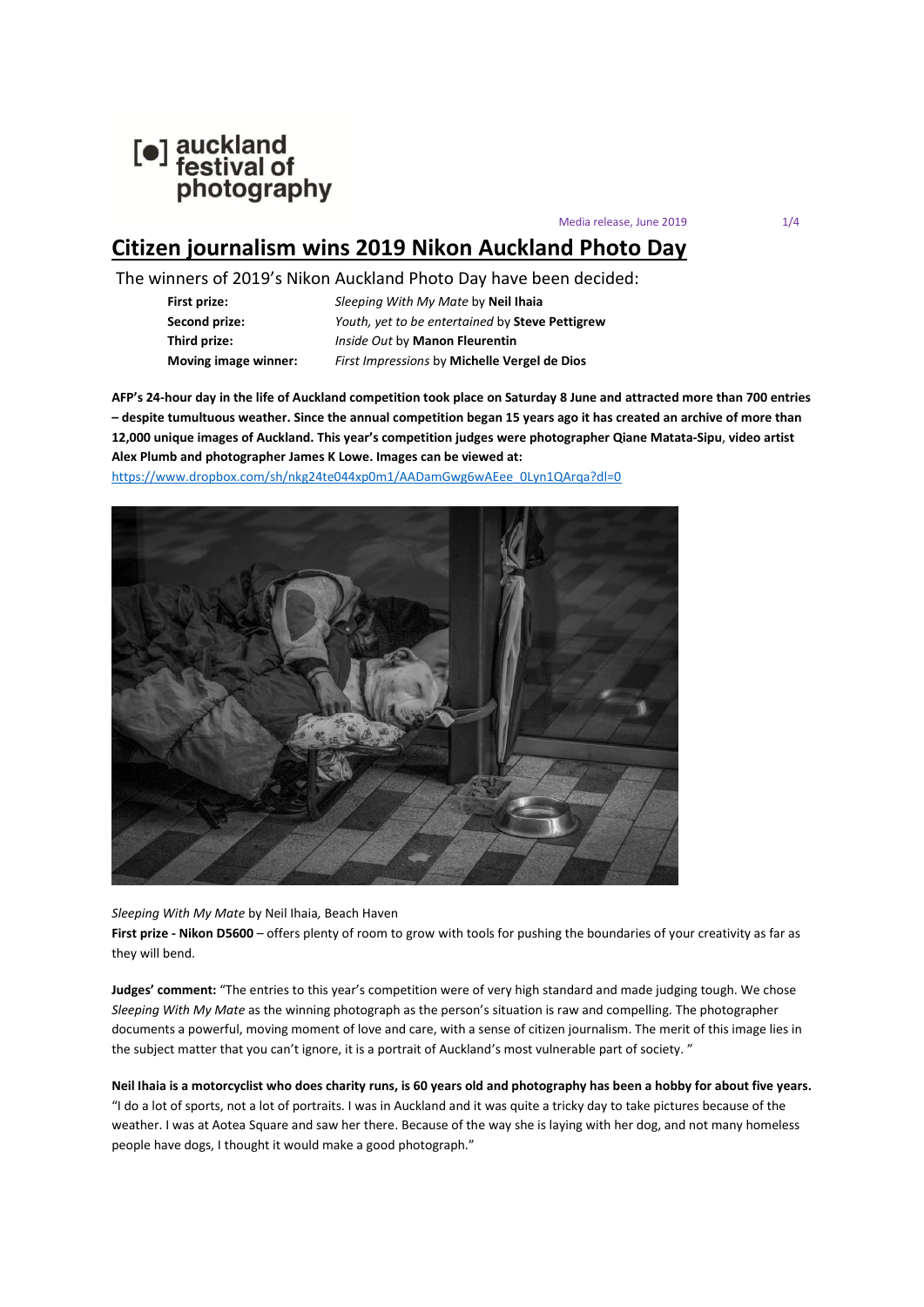

Media release, June 2018 2/4

**Announcing the Nikon Auckland Photo Day winners follows this year's successful festival with more than 100 events and exhibitions across the region and a Talking Culture public programme featuring international guests.**

## AFP director Julia Durkin says Nikon Auckland Photo Day remains the nation's biggest community shoot on any given day.

"**Each year, Nikon Auckland Photo Day invites the community to share their day in our city. We're thrilled with the quality of this year's images, especially given the gale force winds on June 8. We applaud the hundreds of participants for their dedication to sharing their visual conversations of Auckland and are delighted to give our judges' prize winners the top cameras from our partners at Nikon. We invite everyone to be the judge in our People's Choice voting."**

**The judges' winners from this year's competition and their shortlist of 30 entries encompass many of the tales of our city – from eerie bus stops and storm flotsam to kids at Warriors games – and can be seen online from Thursday 21 June.** 

**That's also when online voting for the People's Choice category of 2019 Nikon Auckland Photo Day opens at: <http://www.photographyfestival.org.nz/photo-day/peoples-choice/index.cfm>**

**The winner of the People's Choice category receives the Nikon Coolpix A1000 – with a high-power zoom, high definition images and astounding operability.**



*Youth, yet to be entertained, Steve Pettigrew***,** Mairangi Bay **Second prize - Nikon D3500** – designed for sharing any moment.

**Judges' comment:** "This photograph is mysterious and cinematic. The subject's arresting gaze draws us in, it's heavy and haunting. The framing makes you feel uncomfortable because the subject is cut off from the world. It creates a sense of isolation and loneliness. There is a mystery and story to them we want to know more of."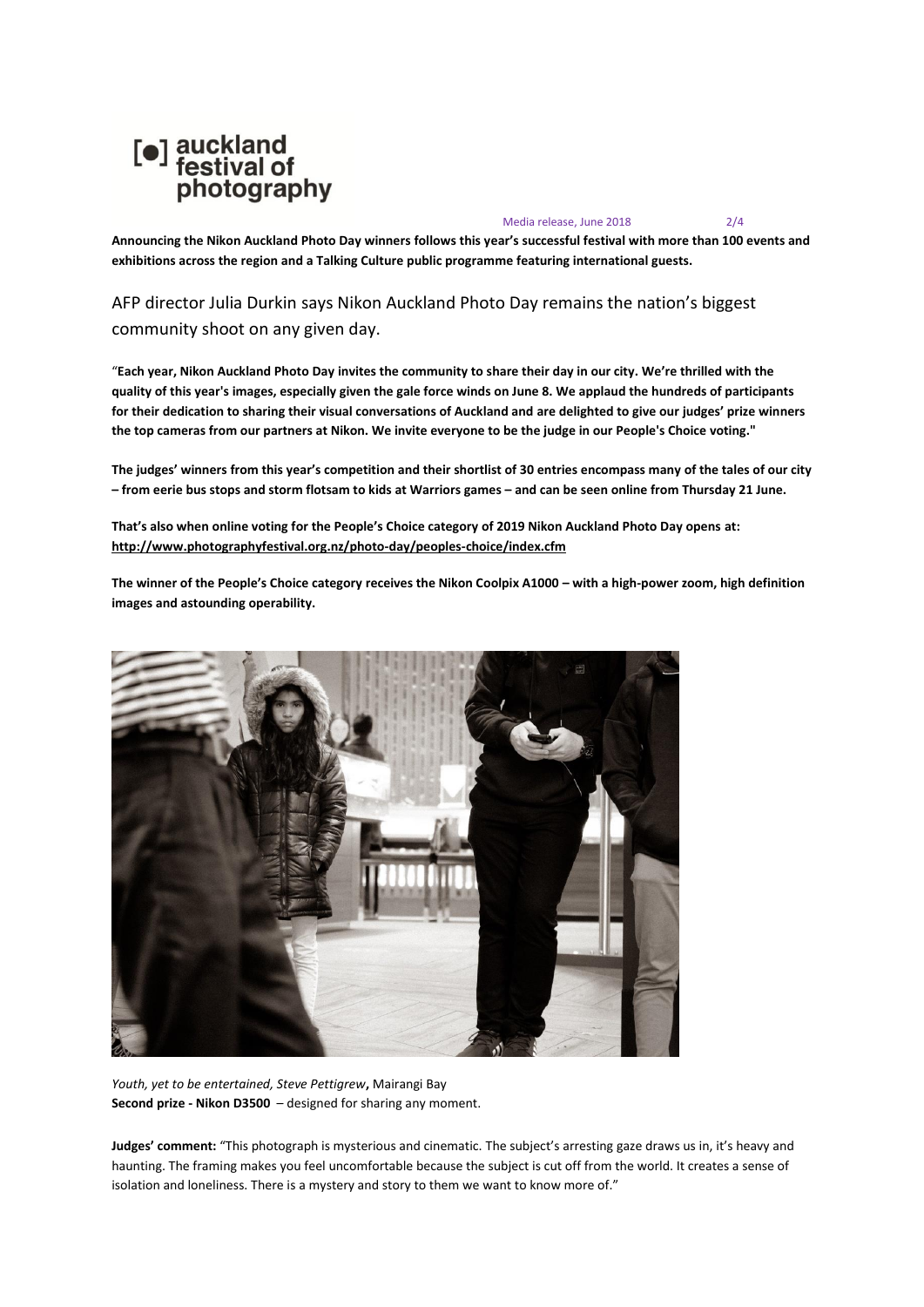# [ $\bullet$ ] auckland<br>festival of<br>photography

#### Media release, June 2018 3/4

**"We are so proud of our ongoing relationship with the Auckland Festival of Photography and the Nikon Auckland Photo Day" says Steven Woodman, Marketing Manager, Nikon New Zealand. "Nikon is particularly passionate about enabling photographers to contribute to the New Zealand narrative, and again this year we've been inspired by the unique vision and exploration of possibilities from our Auckland community of creatives"** 



## *Inside Out* by Manon Fleurentin**,** Henderson

**Third prize – Nikon J5 Bundle** – with a 10-30mm and 30-110mm lens combo, the chic and compact interchangeable lens.

**Judges' comment:** "This image encapsulates a great moment in time. We like the way the photographer has composed the image, encompassing the wider landscape. They have successfully captured the elements and their consideration of tone and colour elevates the photograph beyond the mundane. The mood it sets really draws the viewer in."

**Manon was born in France and settled in Auckland in 2006. She started doing photography when she had her daughter.** "When I had my first baby in 2010 I started taking photographs of her and things around me. I got my first Nikon D5100 in 2011. I was quite excited to take part this year because in last year's competition I was in the top 30. We decided to take a family walk on Te Atatu Peninsula. Thankfully we had an umbrella. My daughter is always walking in front of us and it was very funny because she was trying to hold onto the umbrella as the wind behind us blew a gale."